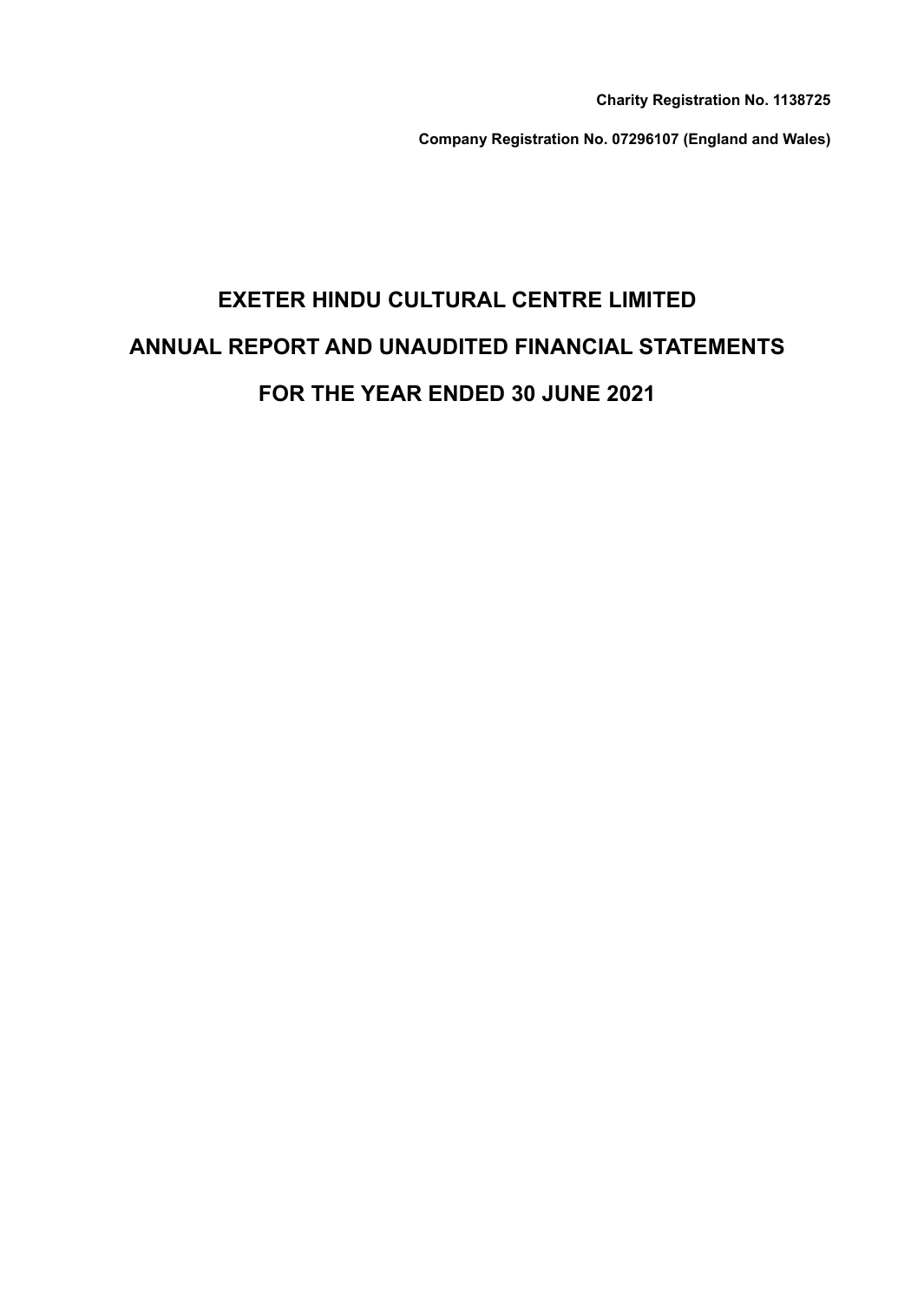# **LEGAL AND ADMINISTRATIVE INFORMATION**

| <b>Trustees</b>          | Mr P S Sivial<br>Dr M Gandhi<br>Dr V Mandalia<br>Dr D Sachdeva          |
|--------------------------|-------------------------------------------------------------------------|
| <b>Charity number</b>    | 1138725                                                                 |
| <b>Company number</b>    | 07296107                                                                |
| <b>Principal address</b> | Staddlestones<br>Glenthorne Road<br>Exeter<br>Devon<br>EX4 4QU          |
| <b>Registered office</b> | Staddlestones<br>Glenthorne Road<br>Exeter<br>Devon<br>EX4 4QU          |
| <b>Accountants</b>       | Hampden<br>Hampden House<br>76 Durham Road<br>London<br><b>SW20 0TL</b> |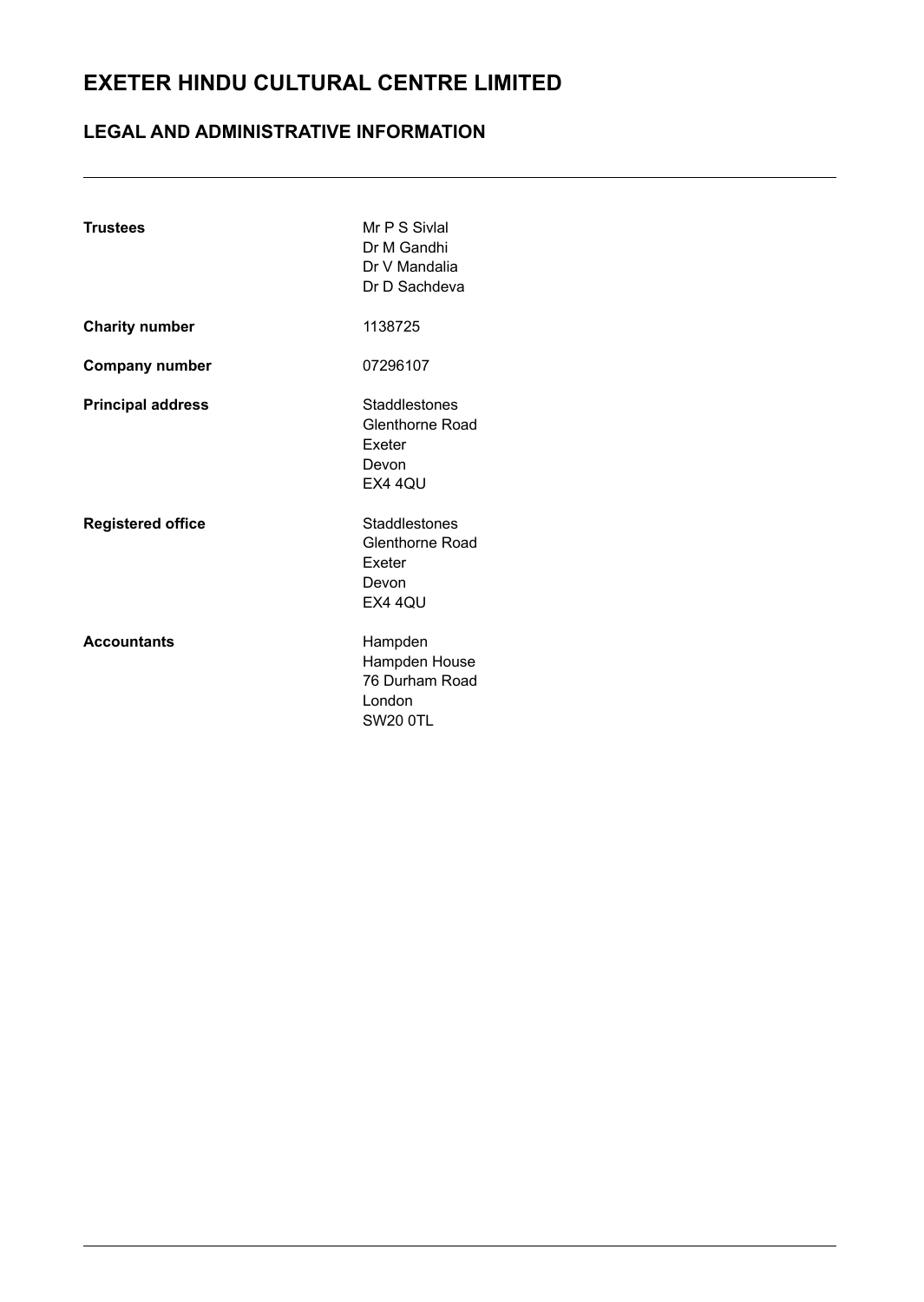# **CONTENTS**

|                                   | Page     |
|-----------------------------------|----------|
| Trustees' report                  | $1 - 2$  |
| Accountants' report               | 3        |
| Statement of financial activities | 4        |
| Statement of financial position   | 5        |
| Notes to the financial statements | $6 - 10$ |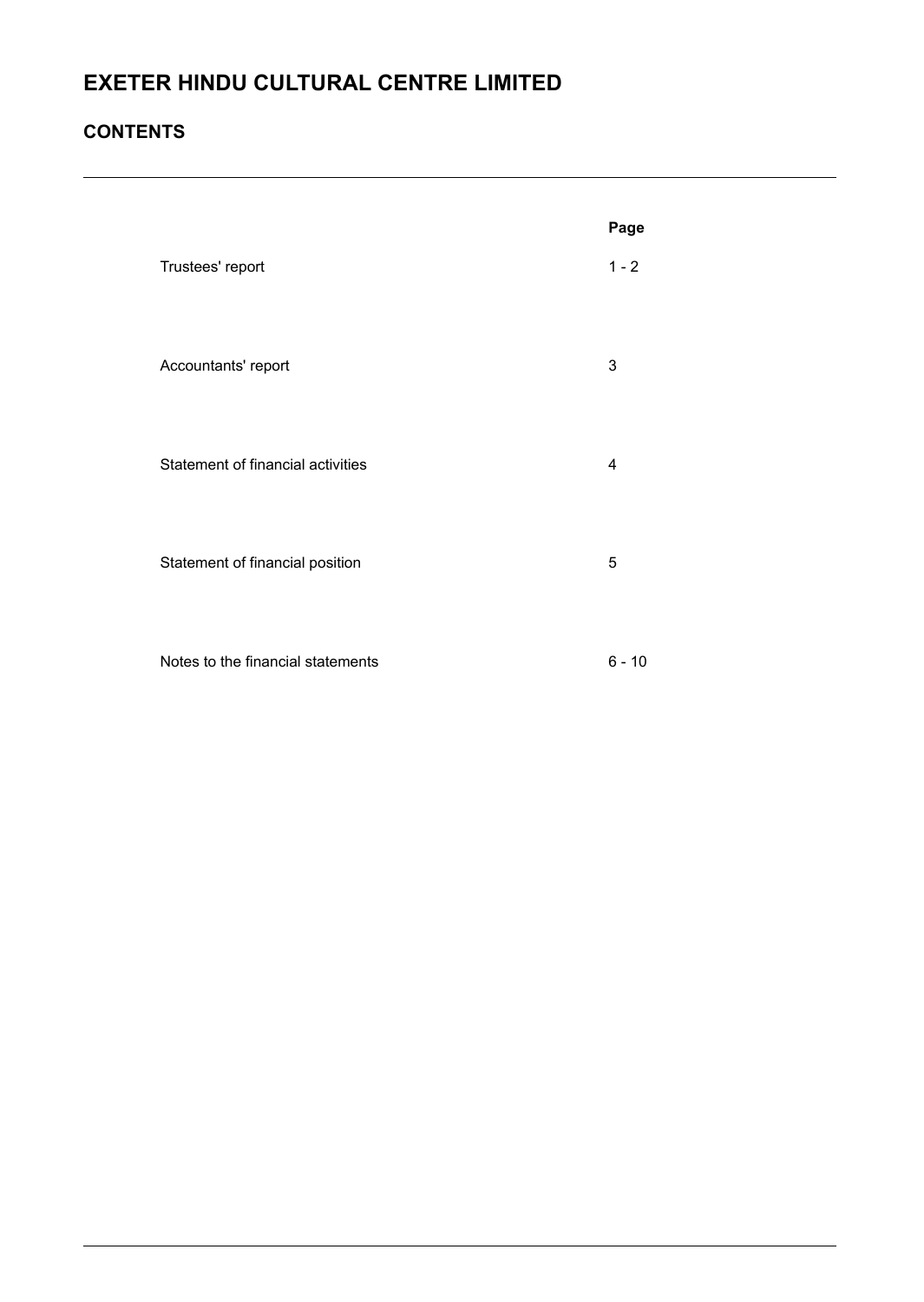# **TRUSTEES' REPORT (INCLUDING DIRECTORS' REPORT)** *FOR THE YEAR ENDED 30 JUNE 2021*

The Trustees present their report and financial statements for the year ended 30 June 2021.

On 1 June 2019 the members passed a special resolution to change the company name from Exeter Hindu Temple, Cultural and Community Centre to Exeter Hindu Cultural Centre Limited.

The financial statements have been prepared in accordance with the accounting policies set out in note 1 to the financial statements and comply with the charity's [governing document], the Companies Act 2006 and "Accounting and Reporting by Charities: Statement of Recommended Practice applicable to charities preparing their accounts in accordance with the Financial Reporting Standard applicable in the UK and Republic of Ireland (FRS 102)" (effective 1 January 2019).

#### **Objectives and activities**

The charity's objective and principal activity is the advancement of the Hindu religion.

The Trustees have paid due regard to guidance issued by the Charity Commission in deciding what activities the charity should undertake.

#### **Achievements and performance**

The charity was impacted by the Coronavirus pandemic in the fourth quarter. During the first three quarters the charity held regular prayer meetings and was involved in a number of Hindu festivals and local social events. The directors consider that the performance of the charity to be satisfactory and successful. The results for the year and the charity's financial position at the year end are shown in the financial statements.

#### **Financial review**

It is the policy of the charity that unrestricted funds which have not been designated for a specific use should be maintained at a level equivalent to between three and six month's expenditure. The Trustees consider that reserves at this level will ensure that, in the event of a significant drop in funding, they will be able to continue the charity's current activities while consideration is given to ways in which additional funds may be raised. This level of reserves has been maintained throughout the year.

The Trustees have assessed the major risks to which the charity is exposed, and are satisfied that systems are in place to mitigate exposure to the major risks.

#### **Structure, governance and management**

The charity is constituted as a company limited by guarantee, and is therefore governed by a Memorandum and Articles of Association.

The Trustees, who are also the directors for the purpose of company law, and who served during the year and up to the date of signature of the financial statements were:

Mr P S Sivlal Dr M Gandhi Dr V Mandalia Dr D Sachdeva

None of the Trustees has any beneficial interest in the company. All of the Trustees are members of the company and guarantee to contribute £1 in the event of a winding up.

The company's current policy concerning the payment of trade creditors is to follow the CBI's Prompt Payers Code (copies are available from the CBI, Centre Point, 103 New Oxford Street, London WC1A 1DU).

The company's current policy concerning the payment of trade creditors is to:

- settle the terms of payment with suppliers when agreeing the terms of each transaction;
- ensure that suppliers are made aware of the terms of payment by inclusion of the relevant terms in contracts; and
- pay in accordance with the company's contractual and other legal obligations.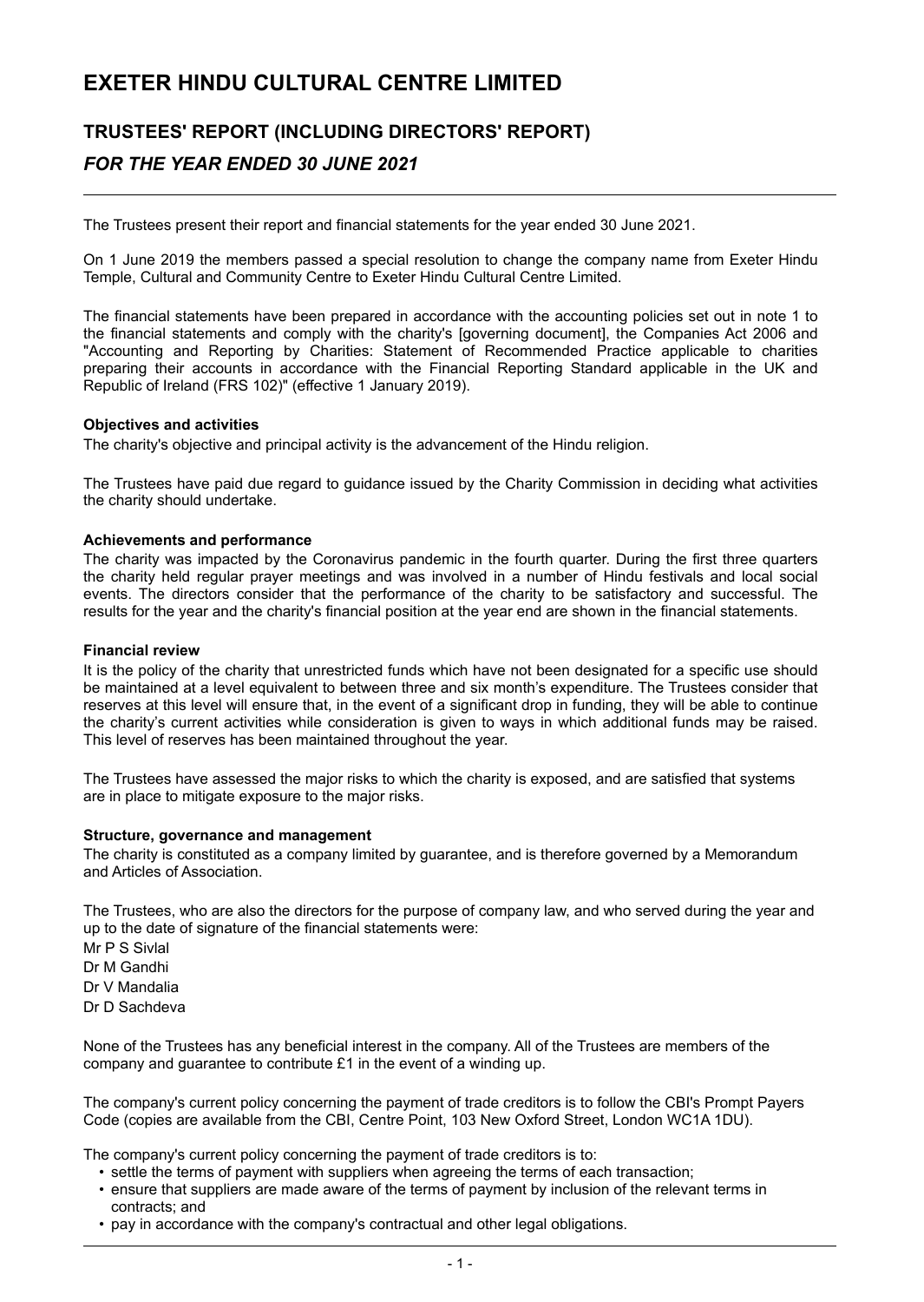# **TRUSTEES' REPORT (INCLUDING DIRECTORS' REPORT) (CONTINUED)** *FOR THE YEAR ENDED 30 JUNE 2021*

The Trustees' report was approved by the Board of Trustees.

.............................. **Mr P S Sivlal** Trustee Dated: .........................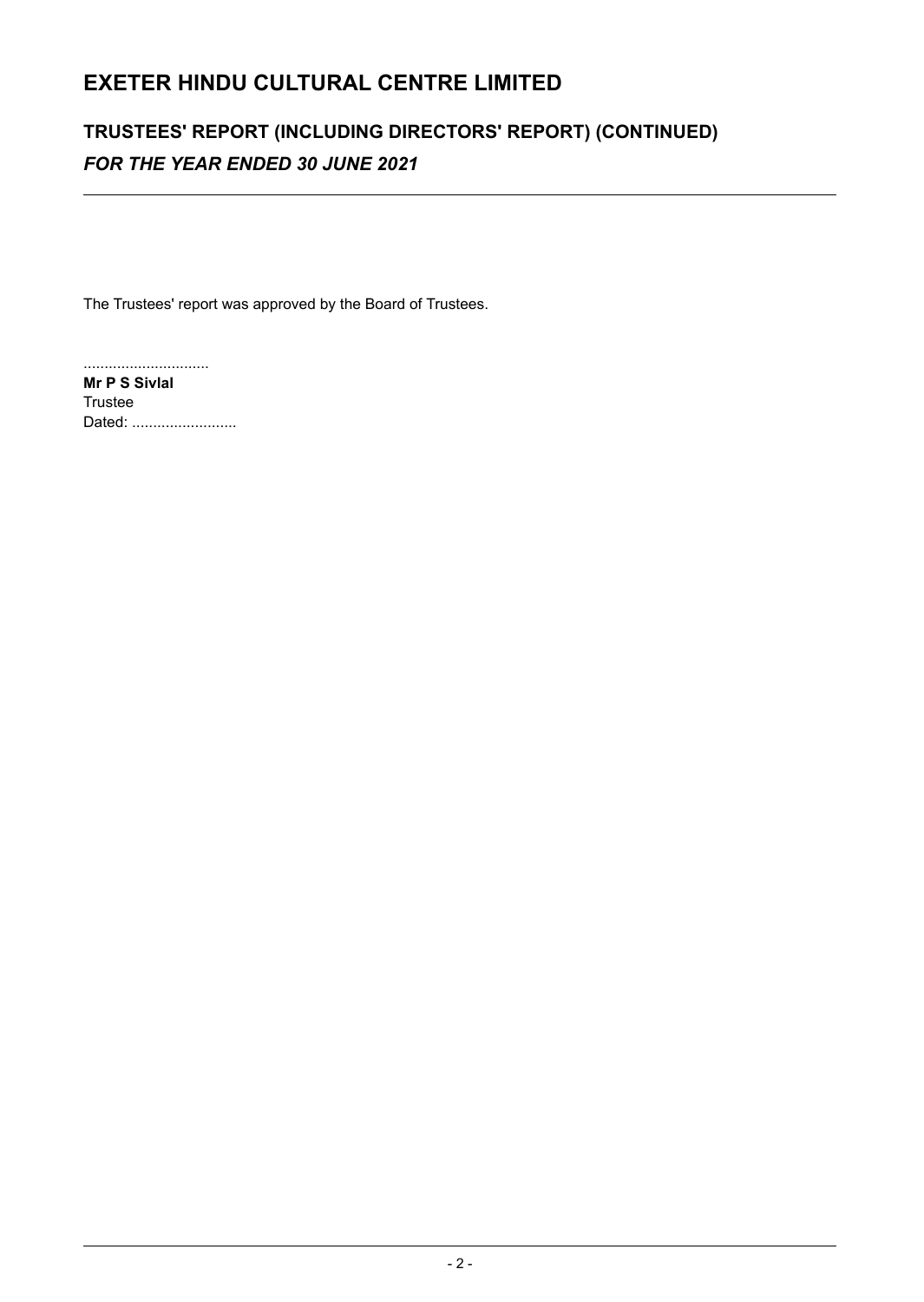### **CHARTERED ACCOUNTANTS' REPORT TO THE TRUSTEES ON THE PREPARATION OF THE UNAUDITED STATUTORY FINANCIAL STATEMENTS OF EXETER HINDU CULTURAL CENTRE LIMITED FOR THE YEAR ENDED 30 JUNE 2021**

In order to assist you to fulfil your duties under the Companies Act 2006, we have prepared for your approval the financial statements of Exeter Hindu Cultural Centre Limited for the year ended 30 June 2021, which comprise the statement of financial activities and the related notes from the charity's accounting records and from information and explanations you have given us.

As a practising member firm of the Institute of Chartered Accountants in England and Wales, we are subject to its ethical and other professional requirements which are detailed at https://www.icaew.com/regulation

This report is made to the charity's Trustees, as a body, in accordance with the terms of our engagement. Our work has been undertaken solely to prepare for your approval the financial statements of Exeter Hindu Cultural Centre Limited and state those matters that we have agreed to state to the charity's Trustees, as a body, in this report in accordance with ICAEW Technical Release 07/16 AAF. To the fullest extent permitted by law, we do not accept or assume responsibility to anyone other than Exeter Hindu Cultural Centre Limited and the charity's Trustees as a body, for our work or for this report.

It is your duty to ensure that Exeter Hindu Cultural Centre Limited has kept adequate accounting records and to prepare statutory financial statements that give a true and fair view of the assets, liabilities, financial position and surplus of Exeter Hindu Cultural Centre Limited. You consider that Exeter Hindu Cultural Centre Limited is exempt from the statutory audit requirement for the year, and is not required to obtain an independent examiner's report.}

We have not been instructed to carry out an audit or a review of the financial statements of Exeter Hindu Cultural Centre Limited. For this reason, we have not verified the accuracy or completeness of the accounting records or information and explanations you have given to us and we do not, therefore, express any opinion on the statutory financial statements.

**Chartered Accountants Hampden House Hampden House** 

**Hampden** .........................

76 Durham Road London SW20 0TL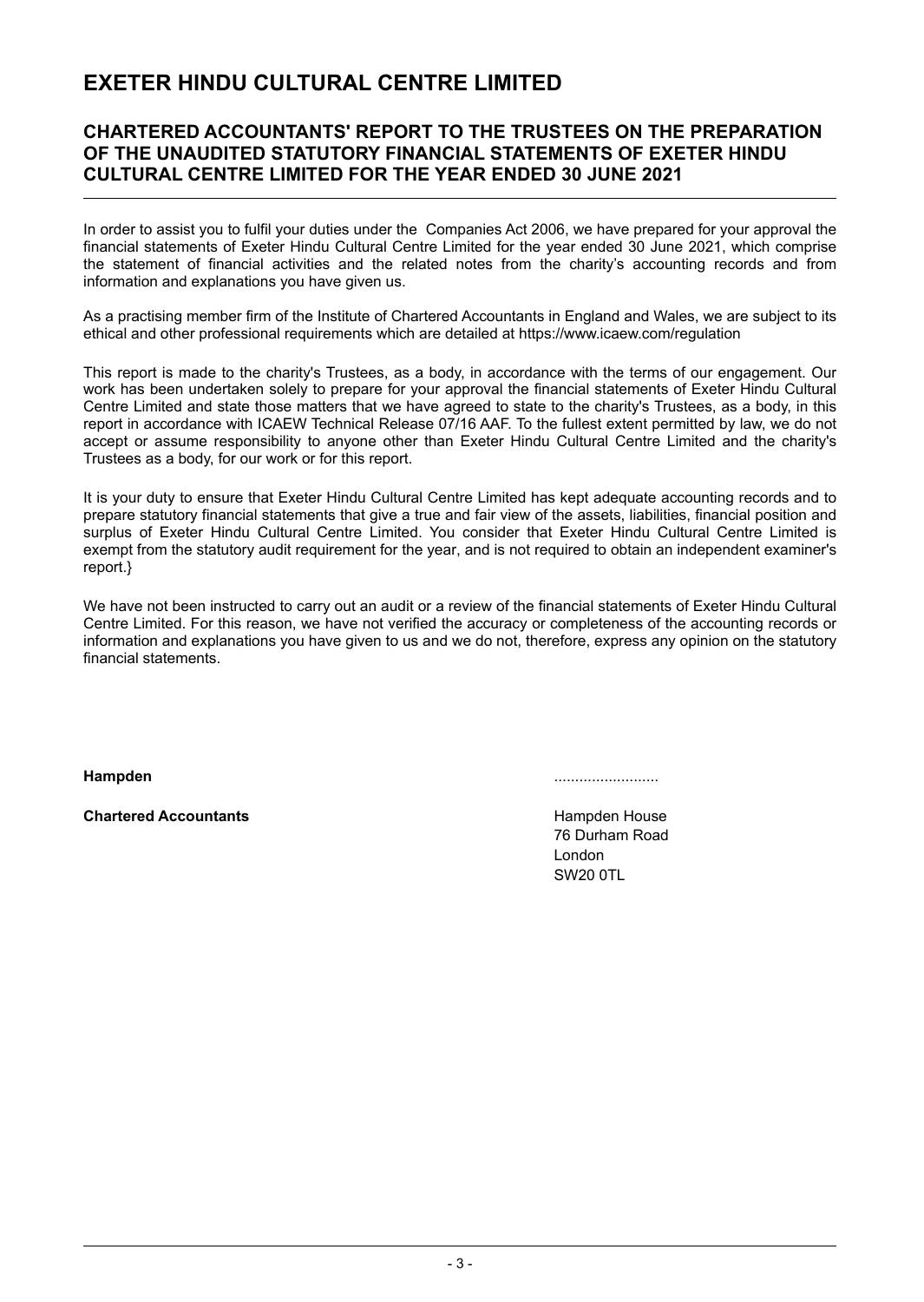# **STATEMENT OF FINANCIAL ACTIVITIES INCLUDING INCOME AND EXPENDITURE ACCOUNT**

# *FOR THE YEAR ENDED 30 JUNE 2021*

|                                 |              | <b>Unrestricted Unrestricted</b> |               |  |
|---------------------------------|--------------|----------------------------------|---------------|--|
|                                 |              | funds<br>2021                    | funds<br>2020 |  |
|                                 | <b>Notes</b> | £                                | £             |  |
| Income from:                    |              |                                  |               |  |
| Donations and legacies          | 3            | 7,064                            | 4,562         |  |
| Investments                     | 4            | 12                               | 81            |  |
| <b>Total income</b>             |              | 7,076                            | 4,643         |  |
| <b>Expenditure on:</b>          |              |                                  |               |  |
| Raising funds                   | 5            | 500                              | 1,237         |  |
| <b>Total resources expended</b> |              | 500                              | 1,237         |  |
| Net income for the year/        |              |                                  |               |  |
| Net movement in funds           |              | 6,576                            | 3,406         |  |
| Fund balances at 1 July 2020    |              | 53,275                           | 49,869        |  |
| Fund balances at 30 June 2021   |              | 59,851                           | 53,275        |  |
|                                 |              |                                  |               |  |

The statement of financial activities includes all gains and losses recognised in the year.

All income and expenditure derive from continuing activities.

The statement of financial activities also complies with the requirements for an income and expenditure account under the Companies Act 2006.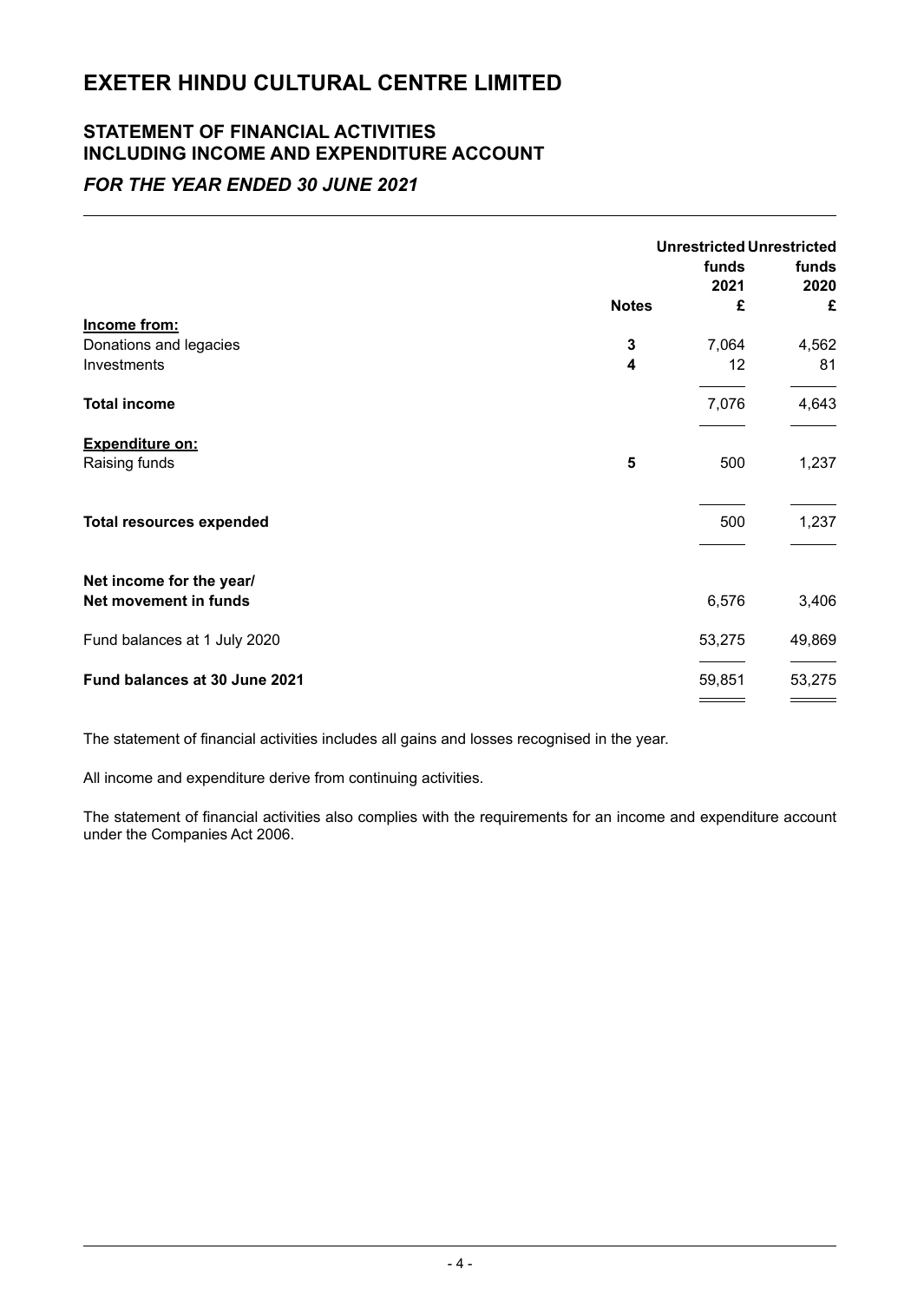## **STATEMENT OF FINANCIAL POSITION**

# *AS AT 30 JUNE 2021*

|                                              |              | 2021   |        | 2020   |        |
|----------------------------------------------|--------------|--------|--------|--------|--------|
|                                              | <b>Notes</b> | £      | £      | £      | £      |
| <b>Fixed assets</b>                          |              |        |        |        |        |
| Tangible assets                              | 8            |        | 245    |        | 491    |
| <b>Current assets</b>                        |              |        |        |        |        |
| Cash at bank and in hand                     |              | 59,606 |        | 52,784 |        |
| Net current assets                           |              |        | 59,606 |        | 52,784 |
| <b>Total assets less current liabilities</b> |              |        | 59,851 |        | 53,275 |
|                                              |              |        |        |        |        |
| Income funds                                 |              |        |        |        |        |
| Unrestricted funds                           |              |        | 59,851 |        | 53,275 |
|                                              |              |        | 59,851 |        | 53,275 |
|                                              |              |        |        |        |        |

The company is entitled to the exemption from the audit requirement contained in section 477 of the Companies Act 2006, for the year ended 30 June 2021.

The directors acknowledge their responsibilities for complying with the requirements of the Companies Act 2006 with respect to accounting records and the preparation of financial statements.

The members have not required the company to obtain an audit of its financial statements for the year in question in accordance with section 476.

These financial statements have been prepared in accordance with the provisions applicable to companies subject to the small companies regime.

The financial statements were approved by the Trustees on .......................

.............................. Mr P S Sivlal

**Trustee**

**Company Registration No. 07296107**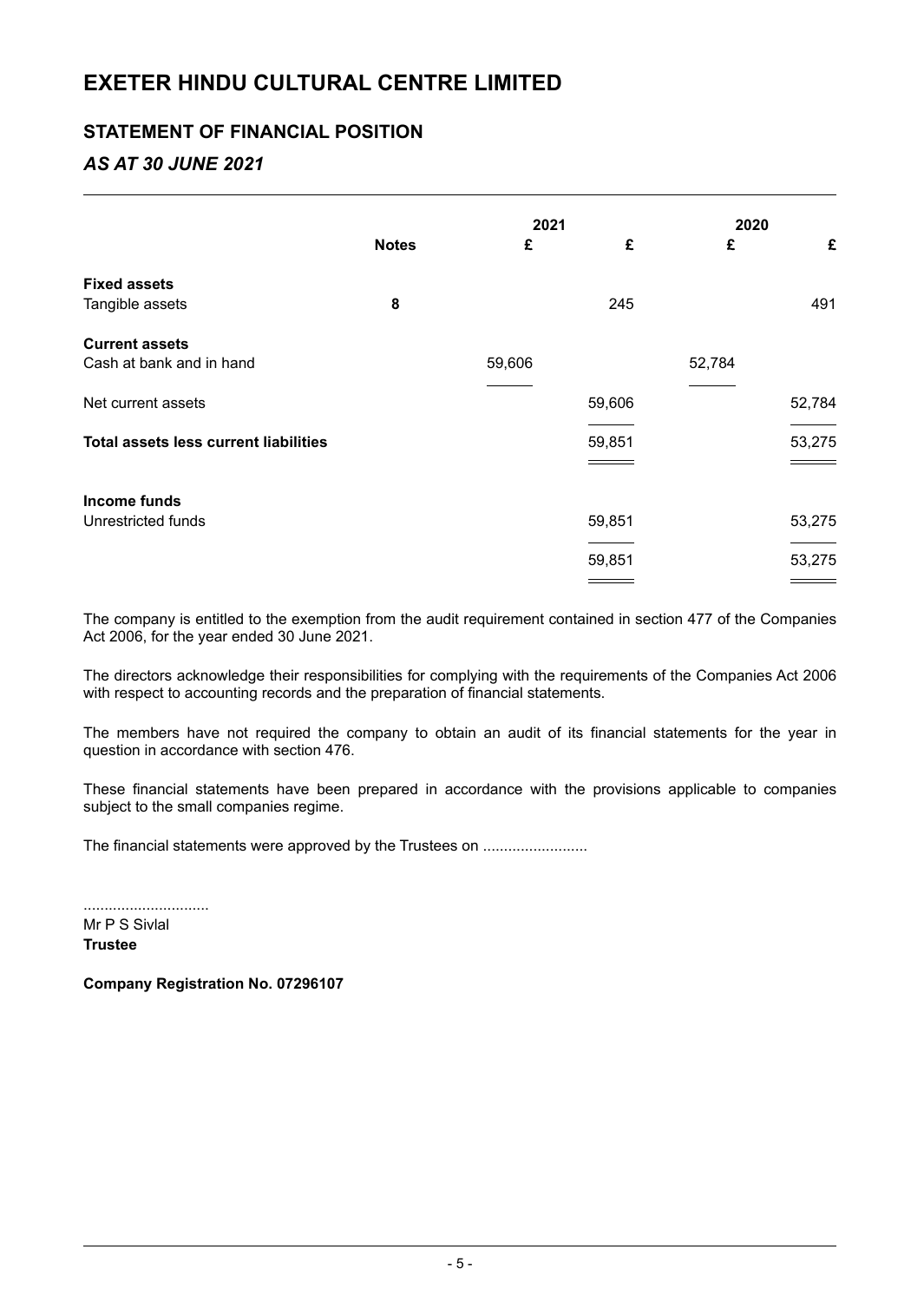# **NOTES TO THE FINANCIAL STATEMENTS** *FOR THE YEAR ENDED 30 JUNE 2021*

#### **1 Accounting policies**

#### **Charity information**

Exeter Hindu Cultural Centre Limited is a private company limited by guarantee incorporated in England and Wales. The registered office is Staddlestones, Glenthorne Road, Exeter, Devon, EX4 4QU.

#### **1.1 Accounting convention**

The financial statements have been prepared in accordance with the charity's [governing document], the Companies Act 2006, FRS 102 "The Financial Reporting Standard applicable in the UK and Republic of Ireland" ("FRS 102") and the Charities SORP "Accounting and Reporting by Charities: Statement of Recommended Practice applicable to charities preparing their accounts in accordance with the Financial Reporting Standard applicable in the UK and Republic of Ireland (FRS 102)" (effective 1 January 2019). The charity is a Public Benefit Entity as defined by FRS 102.

The charity has taken advantage of the provisions in the SORP for charities not to prepare a Statement of Cash Flows.

The financial statements are prepared in sterling, which is the functional currency of the charity. Monetary amounts in these financial statements are rounded to the nearest £.

The financial statements have been prepared under the historical cost convention, modified to include the revaluation of freehold properties and to include investment properties and certain financial instruments at fair value. The principal accounting policies adopted are set out below.

#### **1.2 Going concern**

At the time of approving the financial statements, the Trustees have a reasonable expectation that the charity has adequate resources to continue in operational existence for the foreseeable future. Thus the Trustees continue to adopt the going concern basis of accounting in preparing the financial statements.

#### **1.3 Charitable funds**

Unrestricted funds are available for use at the discretion of the Trustees in furtherance of their charitable objectives.

Restricted funds are subject to specific conditions by donors as to how they may be used. The purposes and uses of the restricted funds are set out in the notes to the financial statements.

Endowment funds are subject to specific conditions by donors that the capital must be maintained by the charity.

#### **1.4 Income**

Income is recognised when the charity is legally entitled to it after any performance conditions have been met, the amounts can be measured reliably, and it is probable that income will be received.

Cash donations are recognised on receipt. Other donations are recognised once the charity has been notified of the donation, unless performance conditions require deferral of the amount. Income tax recoverable in relation to donations received under Gift Aid or deeds of covenant is recognised at the time of receipt.

#### **1.5 Expenditure**

Expenses are included in the financial statements as they become due.

Expenses include VAT where applicable as the company cannot reclaim it.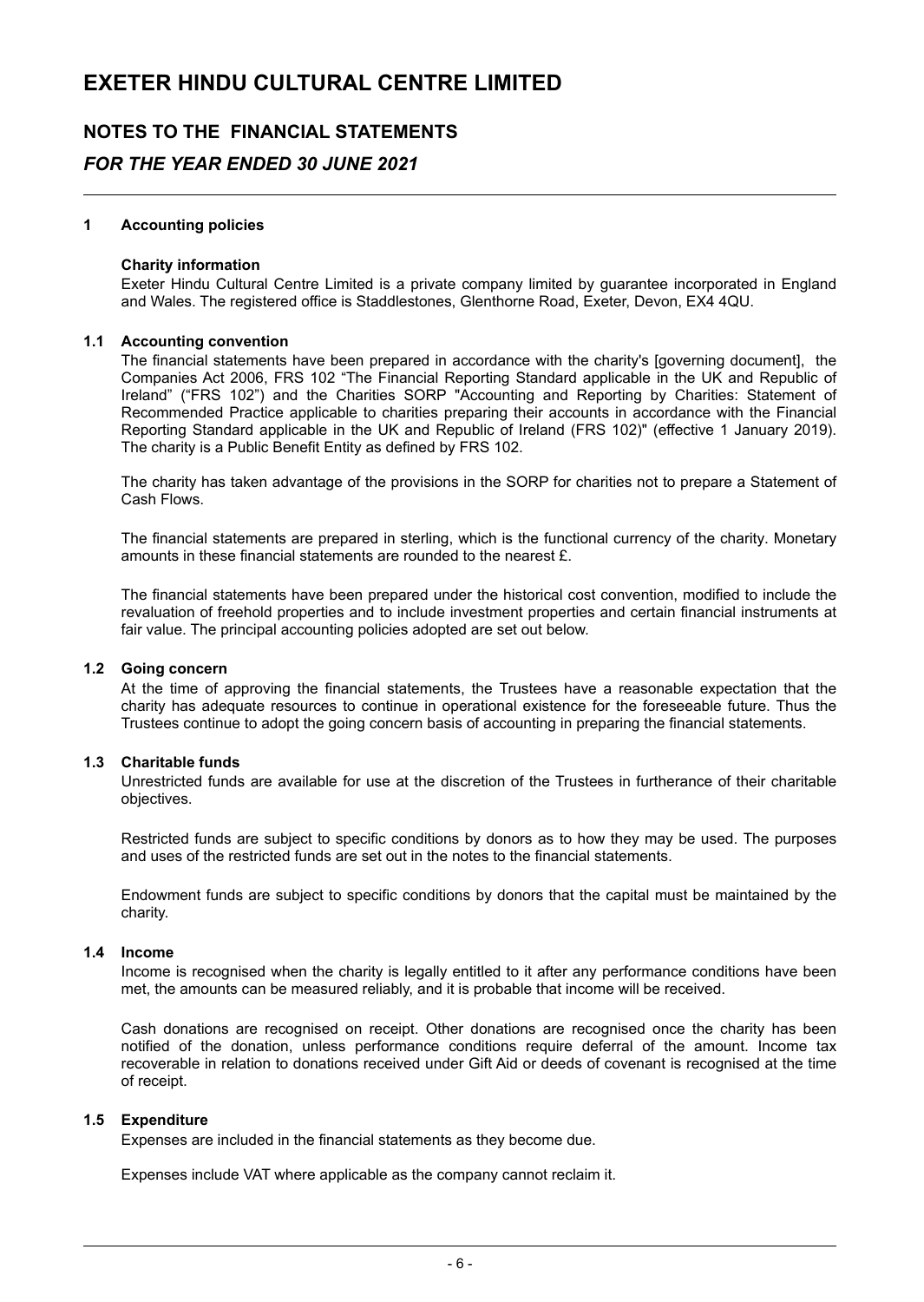# **NOTES TO THE FINANCIAL STATEMENTS (CONTINUED)**

## *FOR THE YEAR ENDED 30 JUNE 2021*

### **1 Accounting policies (Continued)**

#### **1.6 Tangible fixed assets**

Tangible fixed assets are initially measured at cost and subsequently measured at cost or valuation, net of depreciation and any impairment losses.

Depreciation is recognised so as to write off the cost or valuation of assets less their residual values over their useful lives on the following bases:

Fixtures, fittings and equipment 25% straight line Website costs 33% straight line

The gain or loss arising on the disposal of an asset is determined as the difference between the sale proceeds and the carrying value of the asset, and is recognised in the statement of financial activities.

#### **1.7 Impairment of fixed assets**

At each reporting end date, the charity reviews the carrying amounts of its tangible assets to determine whether there is any indication that those assets have suffered an impairment loss. If any such indication exists, the recoverable amount of the asset is estimated in order to determine the extent of the impairment loss (if any).

#### **1.8 Cash and cash equivalents**

Cash and cash equivalents include cash in hand, deposits held at call with banks, other short-term liquid investments with original maturities of three months or less, and bank overdrafts. Bank overdrafts are shown within borrowings in current liabilities.

#### *Basic financial assets*

Basic financial assets, which include debtors and cash and bank balances, are initially measured at transaction price including transaction costs and are subsequently carried at amortised cost using the effective interest method unless the arrangement constitutes a financing transaction, where the transaction is measured at the present value of the future receipts discounted at a market rate of interest. Financial assets classified as receivable within one year are not amortised.

#### *Basic financial liabilities*

Basic financial liabilities, including creditors and bank loans are initially recognised at transaction price unless the arrangement constitutes a financing transaction, where the debt instrument is measured at the present value of the future payments discounted at a market rate of interest. Financial liabilities classified as payable within one year are not amortised.

Debt instruments are subsequently carried at amortised cost, using the effective interest rate method.

Trade creditors are obligations to pay for goods or services that have been acquired in the ordinary course of operations from suppliers. Amounts payable are classified as current liabilities if payment is due within one year or less. If not, they are presented as non-current liabilities. Trade creditors are recognised initially at transaction price and subsequently measured at amortised cost using the effective interest method.

#### *Derecognition of financial liabilities*

Financial liabilities are derecognised when the charity's contractual obligations expire or are discharged or cancelled.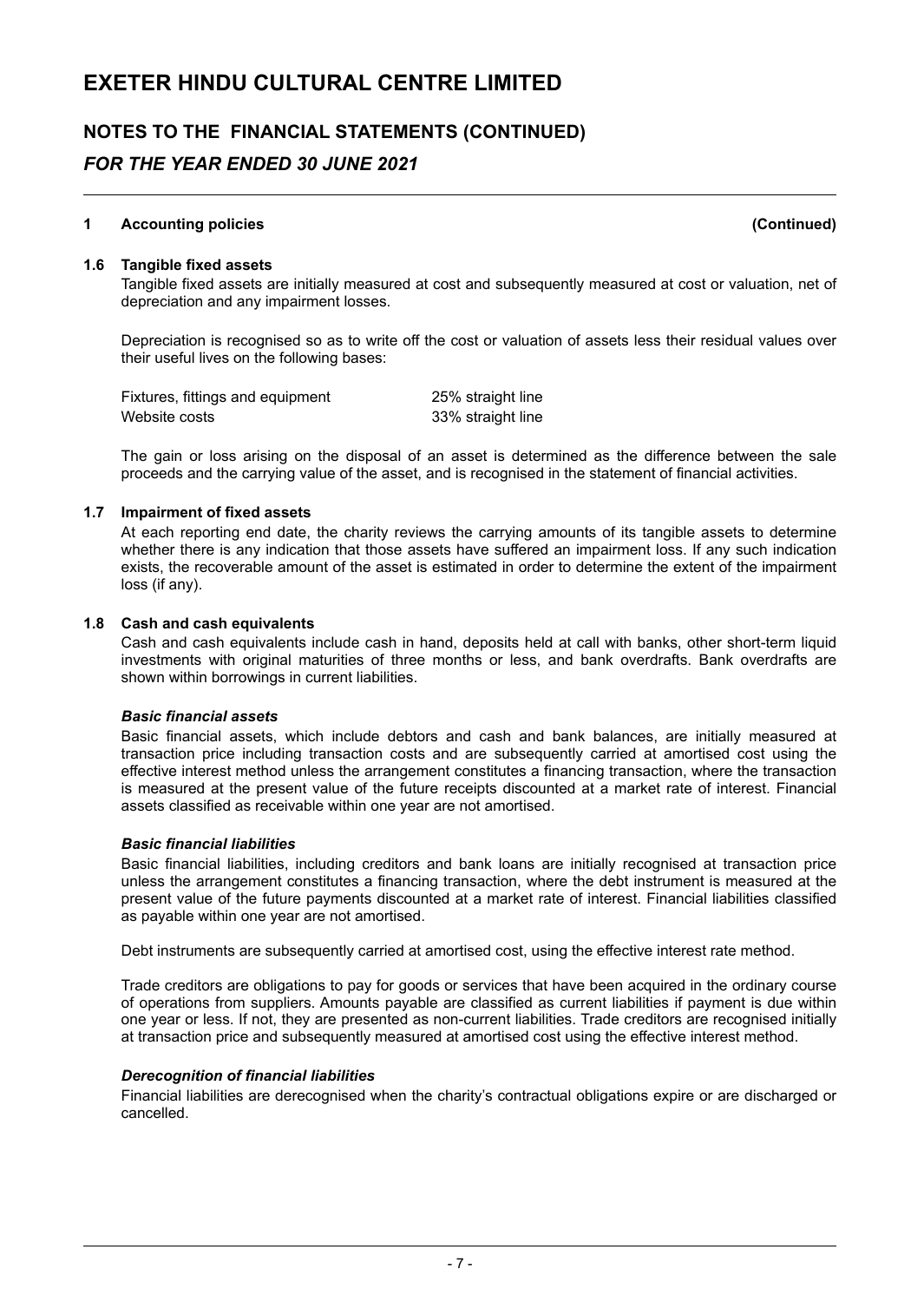# **NOTES TO THE FINANCIAL STATEMENTS (CONTINUED)** *FOR THE YEAR ENDED 30 JUNE 2021*

#### **2 Critical accounting estimates and judgements**

In the application of the charity's accounting policies, the Trustees are required to make judgements, estimates and assumptions about the carrying amount of assets and liabilities that are not readily apparent from other sources. The estimates and associated assumptions are based on historical experience and other factors that are considered to be relevant. Actual results may differ from these estimates.

The estimates and underlying assumptions are reviewed on an ongoing basis. Revisions to accounting estimates are recognised in the period in which the estimate is revised where the revision affects only that period, or in the period of the revision and future periods where the revision affects both current and future periods.

#### **3 Donations and legacies**

|                                              | <b>Unrestricted</b><br>funds | Total     |
|----------------------------------------------|------------------------------|-----------|
|                                              | 2021<br>£                    | 2020<br>£ |
| Donations from individuals and organisations | 5,045                        | 1,116     |
| Donations at prayer meetings                 | 51                           | 423       |
| Donations from events and festivals          | 1,928                        | 2,010     |
| Membership fees                              | 40                           | 720       |
| Other                                        |                              | 293       |
|                                              |                              |           |
|                                              | 7,064                        | 4,562     |
|                                              |                              |           |

#### **4 Investments**

| funds                     | <b>Unrestricted Unrestricted</b><br>funds |
|---------------------------|-------------------------------------------|
| 2021<br>£                 | 2020<br>£                                 |
| Interest receivable<br>12 | 81                                        |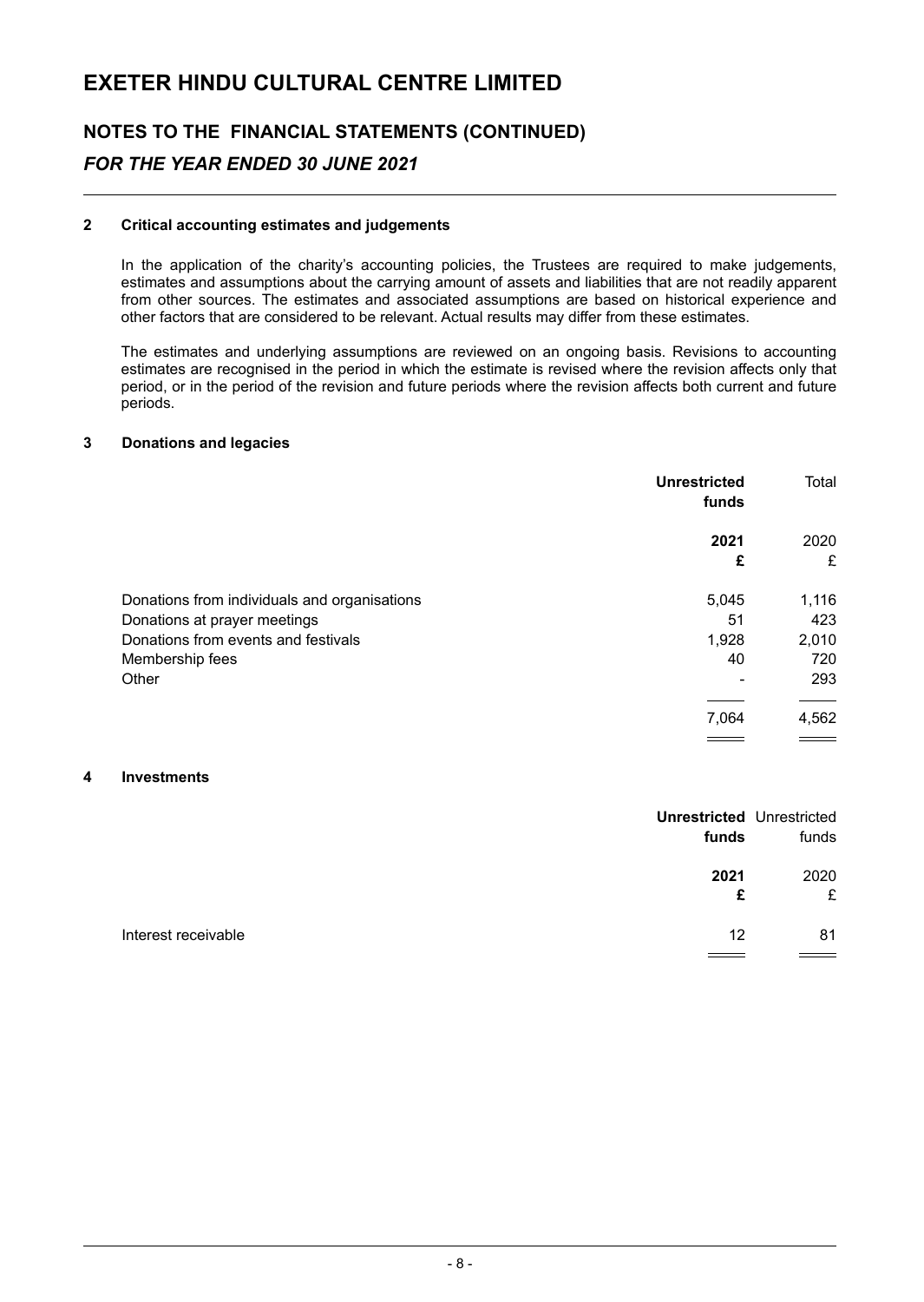# **NOTES TO THE FINANCIAL STATEMENTS (CONTINUED)** *FOR THE YEAR ENDED 30 JUNE 2021*

#### **5 Raising funds**

|                                  | <b>Unrestricted</b><br>funds | Total     |
|----------------------------------|------------------------------|-----------|
|                                  | 2021<br>£                    | 2020<br>£ |
|                                  |                              |           |
| <b>Fundraising and publicity</b> |                              |           |
| Meeting room costs               |                              | 432       |
| Other fundraising costs          | 254                          | 121       |
| Depreciation and impairment      | 246                          | 374       |
| Support costs                    |                              | 310       |
|                                  |                              |           |
| Fundraising and publicity        | 500                          | 1,237     |
|                                  |                              |           |
|                                  | 500                          | 1,237     |
|                                  |                              |           |

#### **6 Trustees**

None of the Trustees (or any persons connected with them) received any remuneration or benefits from the charity during the year.

#### **7 Employees**

The average monthly number of employees during the year was:

|       | 2021          | 2020          |
|-------|---------------|---------------|
|       | <b>Number</b> | <b>Number</b> |
| Total | ۰             |               |
|       |               | $\sim$ $\sim$ |
|       |               |               |

There were no employees whose annual remuneration was more than £60,000.